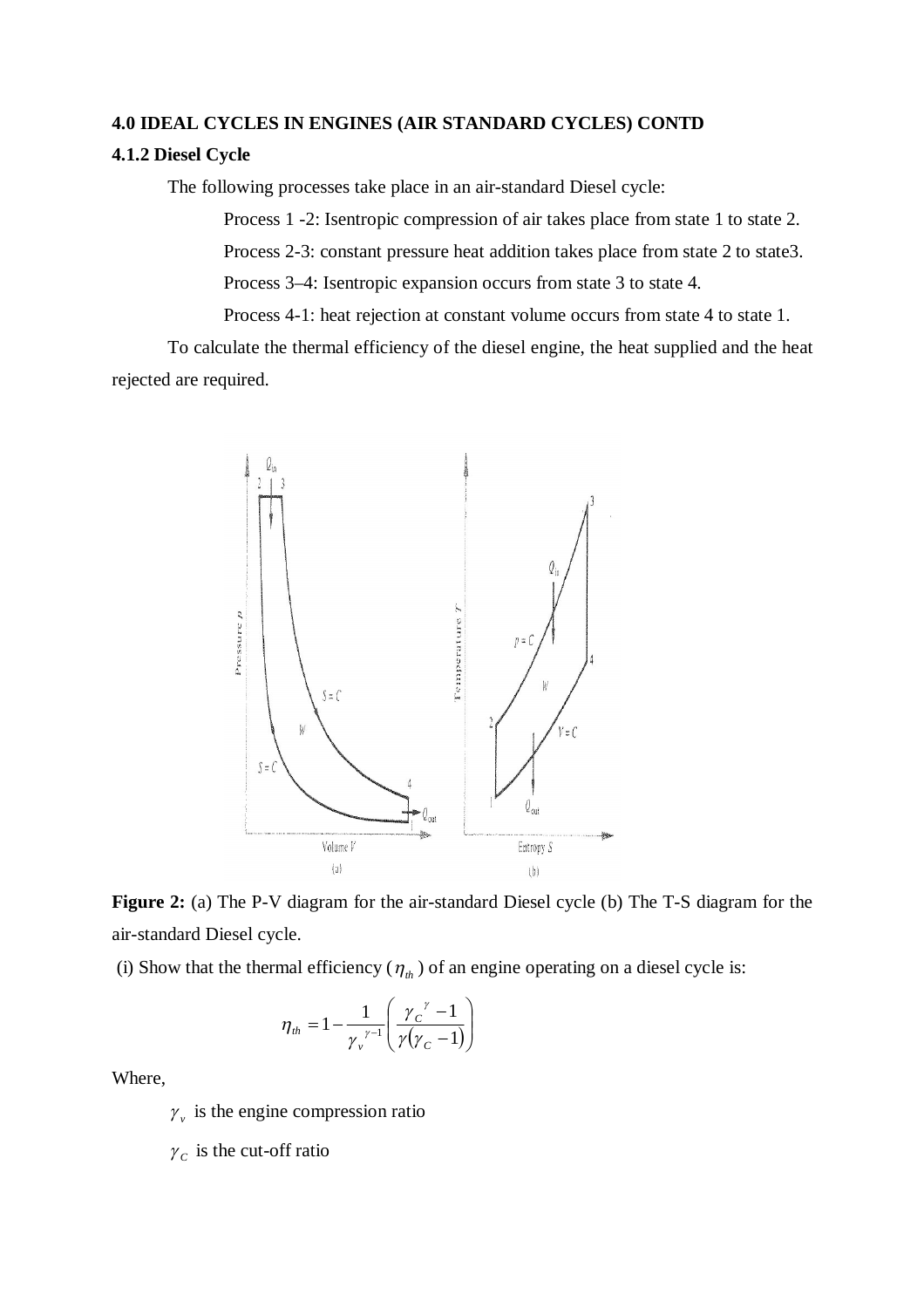$\gamma$  is the ratio of specific heats

$$
\eta_{th} = 1 - \frac{Q_2}{Q_1}
$$

The heat supplied at constant pressure is given as:

$$
Q_1 = mc_p \left( T_3 - T_2 \right)
$$

The heat rejected at constant volume  $Q_2$  is given as:

$$
Q_2 = mc_v (T_4 - T_1)
$$

Substituting (2) and (3) into (1) we have:

$$
\eta_{th} = 1 - \frac{c_{\nu} (T_4 - T_1)}{c_{\nu} (T_3 - T_2)} = 1 - \frac{T_1 \left( \left( \frac{T_4}{T_1} \right) - 1 \right)}{\gamma \cdot T_2 \left( \left( \frac{T_3}{T_2} \right) - 1 \right)}
$$

At the isentropic compression stage,

$$
\frac{T_2}{T_1} = \gamma_v^{\gamma - 1}
$$

Therefore,

$$
T_1 = T_2 \left(\frac{1}{\gamma_v}\right)^{\gamma - 1}
$$

Cut off ratio 2 3 *T*  $\gamma_c =$ 

$$
T_3 = T_2 \gamma_c
$$

For the isentropic expansion stage:

$$
\frac{T_4}{T_3} = \left(\frac{v_3}{v_4}\right)^{\gamma - 1} = \left(\frac{v_3}{v_2} \cdot \frac{v_2}{v_4}\right)^{\gamma - 1} = \left(\frac{\gamma_c}{\gamma_v}\right)^{\gamma - 1}
$$

Since 
$$
\frac{v_3}{v_2} = \gamma_c
$$
 and  $\frac{v_4}{v_2} = \gamma_v$ 

Hence 1 2 1  $4 - 13$  $-1$   $($   $\lambda$   $)$  $\overline{\phantom{a}}$  $\bigg)$  $\setminus$  $\overline{\phantom{a}}$  $\setminus$ ſ  $\Big\} \qquad =$  $\bigg)$  $\setminus$  $\overline{\phantom{a}}$  $\overline{\mathcal{L}}$ ſ  $=$  $\gamma-1$   $\gamma$ γ γ γ γ γ *v c c v*  $T_4 = T_3 \left| \frac{I_c}{I} \right|$  = T

Recall,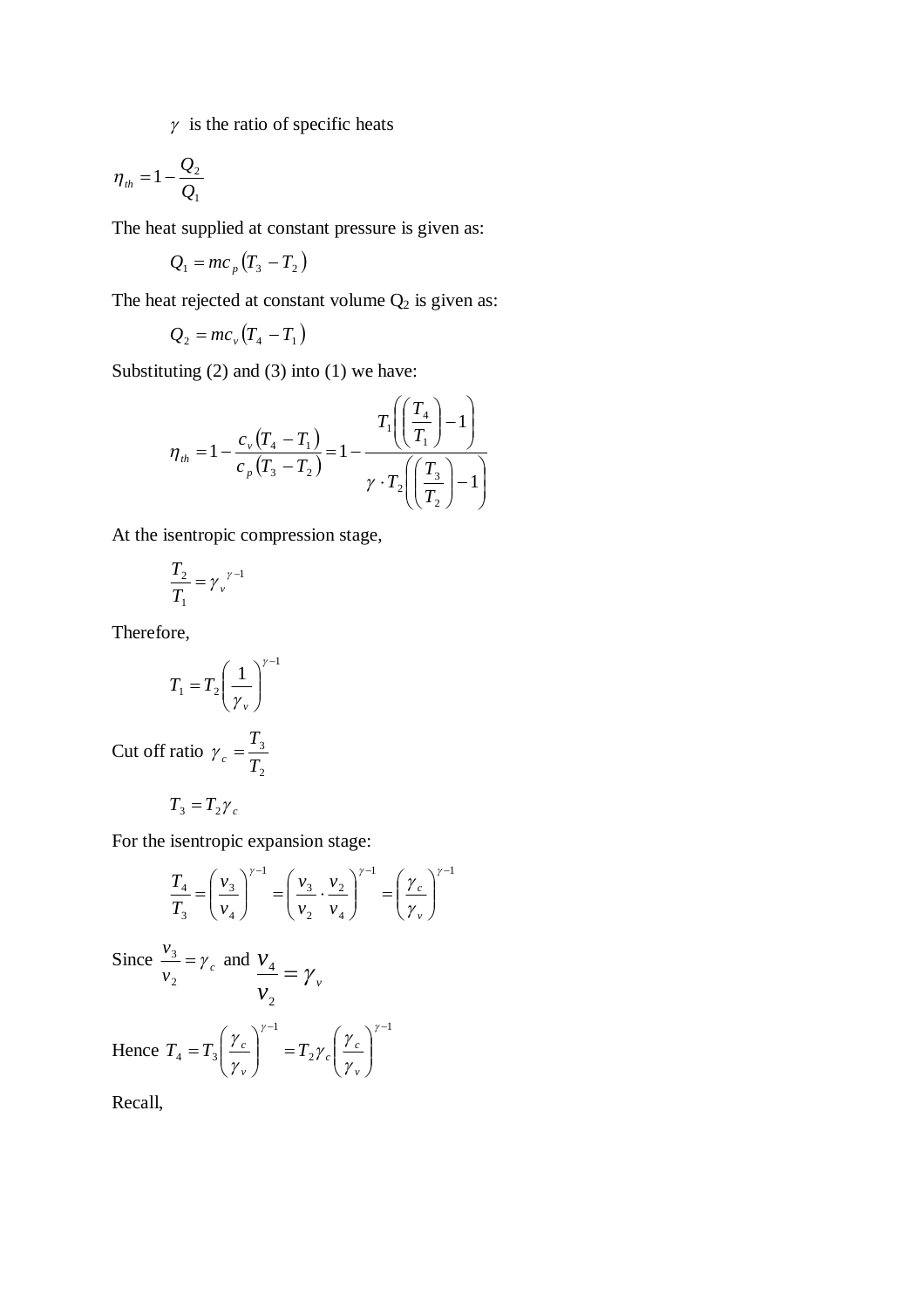$$
\frac{T_4}{T_1} = \frac{T_2 \gamma_c \left(\frac{\gamma_c}{\gamma_v}\right)^{\gamma - 1}}{T_2 \left(\frac{1}{\gamma_v}\right)^{\gamma - 1}} = \gamma_c^{\gamma}
$$
\n
$$
\frac{T_3}{T_2} = \frac{T_2 \gamma_c}{T_2} = \gamma_c
$$
\n
$$
\eta_{th} = 1 - \frac{1}{\gamma_v^{\gamma - 1}} \left(\frac{\gamma_c^{\gamma} - 1}{\gamma(\gamma_c - 1)}\right)
$$

## **QUESTION 2**

An engine operates on the air standard diesel cycle. The inlet temperature and pressure are 27˚C and 100KPa respectively. The compression ratio is 12:1 and the heat addition is 1800KJ/kg. Calculate the maximum temperature and pressure of the cycle, the thermal efficiency and the mean effective pressure.

## **Solution**

For the isentropic compression process from state 1 to state 2,

$$
Pv^{\gamma} = C
$$
 and  $Tv^{\gamma-1} = C$   
\n $\gamma = 1.4$   
\n $T_1 = 300 \text{ K}; P_1 = 100 \text{kPa}; \gamma_c = 12 \text{ and heat supplied Q}_{23} = 1800 \text{KJ/kg}.$ 

To calculate the air temperature at the end of compression,

$$
T_2 = T_1 \gamma_v^{\gamma - 1} = 300(12)^{1.4 - 1} = 810.58 \text{ K}.
$$

The pressure at the end of the compression stroke  $P_2$  is given as:

$$
P_2 = P_1 \gamma_v^{\ \gamma} = 100(12)^{1.4} = 3242.30 KPa
$$

The constant pressure heat addition process:

$$
Q_{23} = c_p (T_3 - T_2) = 1800 \text{ kJ/kg}
$$
  
\n
$$
T_3 = T_2 + \frac{1800}{1.005} = 810.58 + 1791.04
$$
  
\n
$$
T_3 = 2601.62 \text{ K.}
$$

The cycles maximum temperature  $T_3 = 2601.62$  K.

The cycles maximum pressure  $P_3 = P_2 = 3242.30 \text{kPa}$ .

The specific volume at the end of injection  $v_3 = \frac{RT_3}{R} = \frac{(0.287)(2601.62)}{224.288} = 0.2303m^3/kg$ *P*  $v_3 = \frac{RT_3}{R} = \frac{(0.287)(2601.62)}{224.2303} = 0.2303 m^3$ 3242.30  $(0.287)(2601.62)$  - 0.2303m<sup>3</sup> 3  $\frac{1}{3} = \frac{12}{10} = \frac{(0.287)(2001.02)}{2242.20} =$